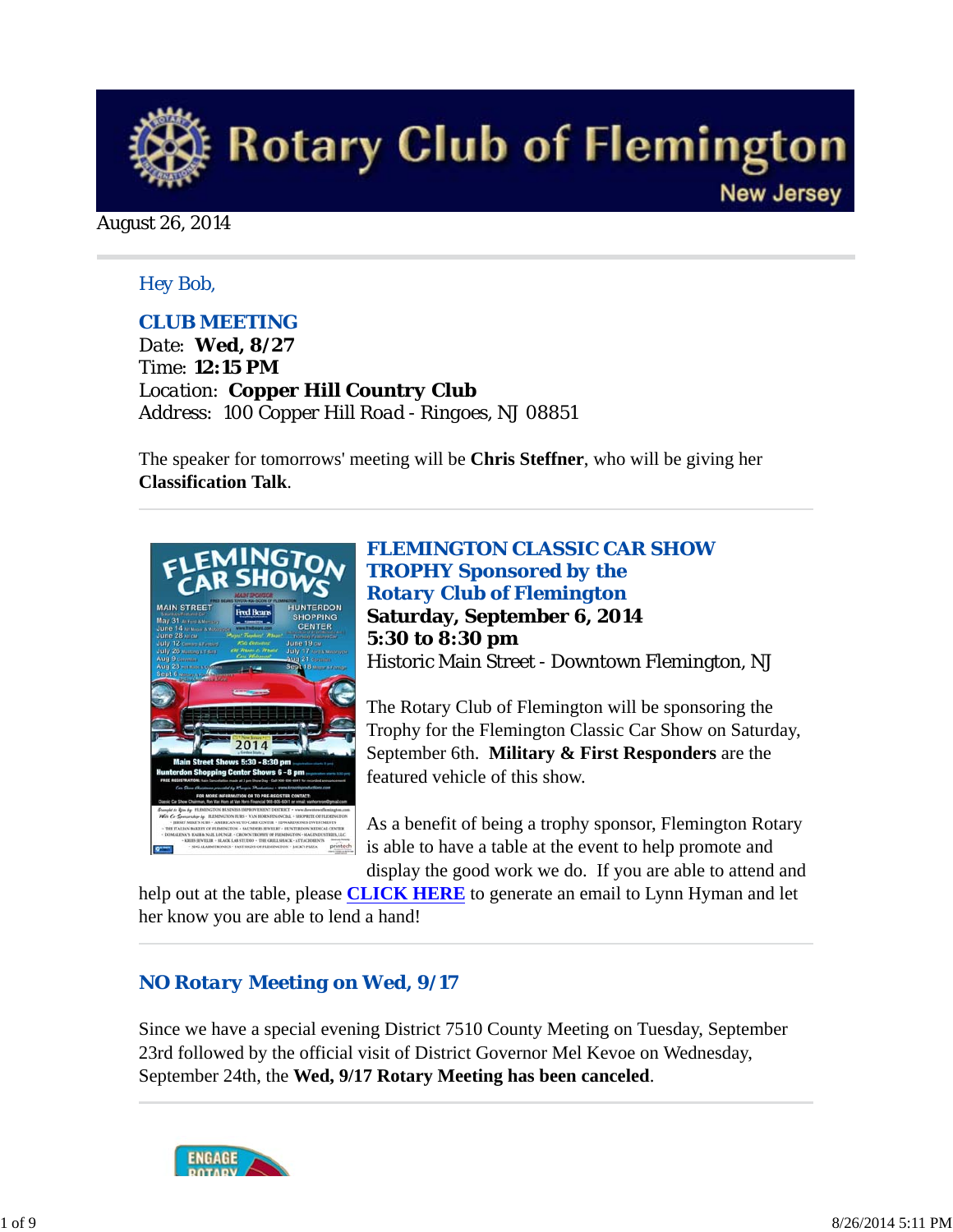

## *DISTRICT 7510 COUNTY MEETING* **Tuesday, September 23 6:00 pm Copper Hill Country Club**

The first County meeting for Hunterdon Clubs will be held on Tues, 9/23 at Copper Hill Country Club. Details will follow

once they are available.

## *LUNCH DUES Invoice for 2014-2015* **From Lunch Treasurer, D.J. Wright**

D.J. Wright asked me to share the current Lunch Dues invoice. Please **CLICK HERE** to download a PDF of your invoice. If you have any questions, please contact D.J. Wright directly.

## *CLINTON SUNRISE ROTARY - PRESS RELEASE* **FLU KILL. HUNGER DOES TOO. FIGHT BOTH WITH ONE SHOT!**

The Clinton Sunrise Rotary and Green Brook Family Medicine are once again Co-sponsoring a Community Flu Clinic at the Clinton Fire House on Saturday, September 27, 2014 from 9am to 12pm and at Our Lady of Lourdes Church in Readington on Sunday September 28, 2014 from 9am to 12 pm.

Dr. Ronald Frank and Dr. Sean Cook have partnered with the Rotary Clubs of Hunterdon County to donate 100% of the clinic profits to the Hunterdon County Food Pantries to help feed those in need. Last year \$6,000 was donated as a result of this program.

Bring the entire family; vaccines will be available for adults and children 6 months of age and older at this convenient one stop clinic. Preservative-free Injectable and Nasal Spray Flu Vaccines will also be available.

No co-pays or deductibles are required for participants with most major insurances. We are unable to accept insurance plans that require you to list a primary care physician on your card or NJ Family Care/Medicaid. Please present all insurance cards at the clinic. For those without insurance, or plans that Green Brook Family Medicine does not participate with, the flu vaccine cost is \$20 for the (TIV) injectable, and \$30 for the Flu Mist nasal spray.

In addition to the proceeds from the vaccination program, non-perishable food donations will be accepted for local food pantries. For additional information please call Green Brook Family Medicine at 732-356-0266.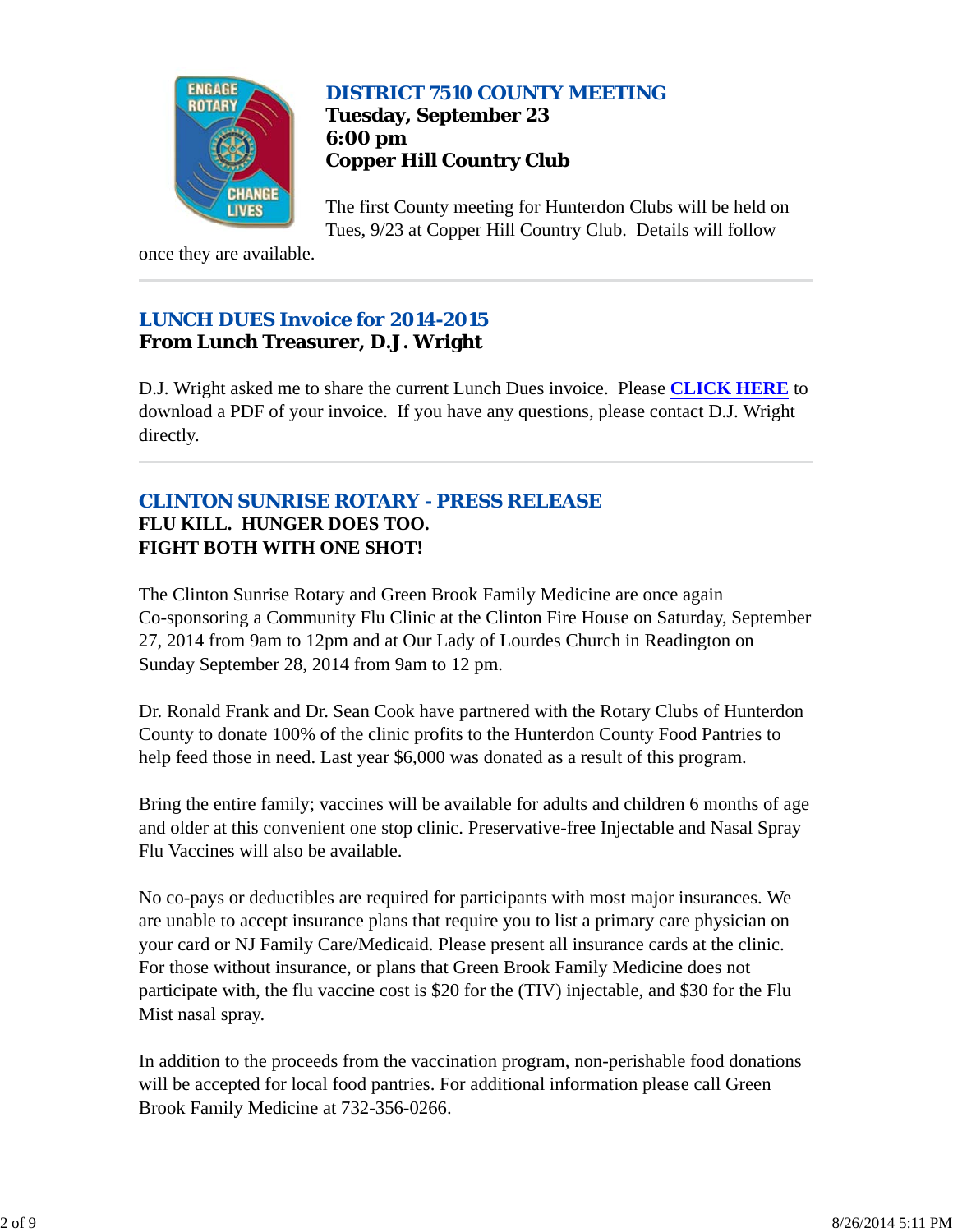

As you know, the Rotary Club of Flemington is a member of the H.C. Chamber of Commerce. This enables all Rotarians the ability to attend a Chamber function as a "member". If someone asks you what your business is, you would explain that you are a member representing the Rotary Club of Flemington. **Click Here** to visit the Chamber website for a listing of upcoming events.

## *Hunterdon Chamber Internet Radio "THE ROTARY HOUR"* **Mondays from 11am to 12noon**

PDG Megan Jones-Holt is the host of "The Rotary Hour" on the Hunterdon Chamber Internet Radio station and is looking for guests to have on the show. If you are intersted, please get in touch with Megan at (908)894-4590 or **mjonesholt@gmail.com**. **Click Here** to listen to the Hunterdon Chamber Internet Radio station from your PC, smart phone, mobile device, etc.



If you would like to learn more about events and activities going on around Flemington, please **CLICK HERE** to visit the Flemington Business Improvement District (BID) website.

## *ROTARY DISTRICT 7510 NEWS*

**Click Here** to read the current news from our Rotary District 7510.

## *SPEAKERS & PROGRAMS BEING SOUGHT*

We are always seeking new or creative ideas for upcoming meeting programs and speakers. If you have any leads, please pass them onto Mick Schaible. **Click here** to generate an email directly to Mick.

## *UPCOMING DATES TO NOTE*

#### **Summary of Upcoming Club Meeting Programs**:

Wed, 9/03: Geri Lordi from Greensleeves Bakeshop & Farm-to-Table Cafe that just opened in Liberty Village. They also provide vocational training and environmental stewardship education to people with special needs. Wed, 9/10: TBA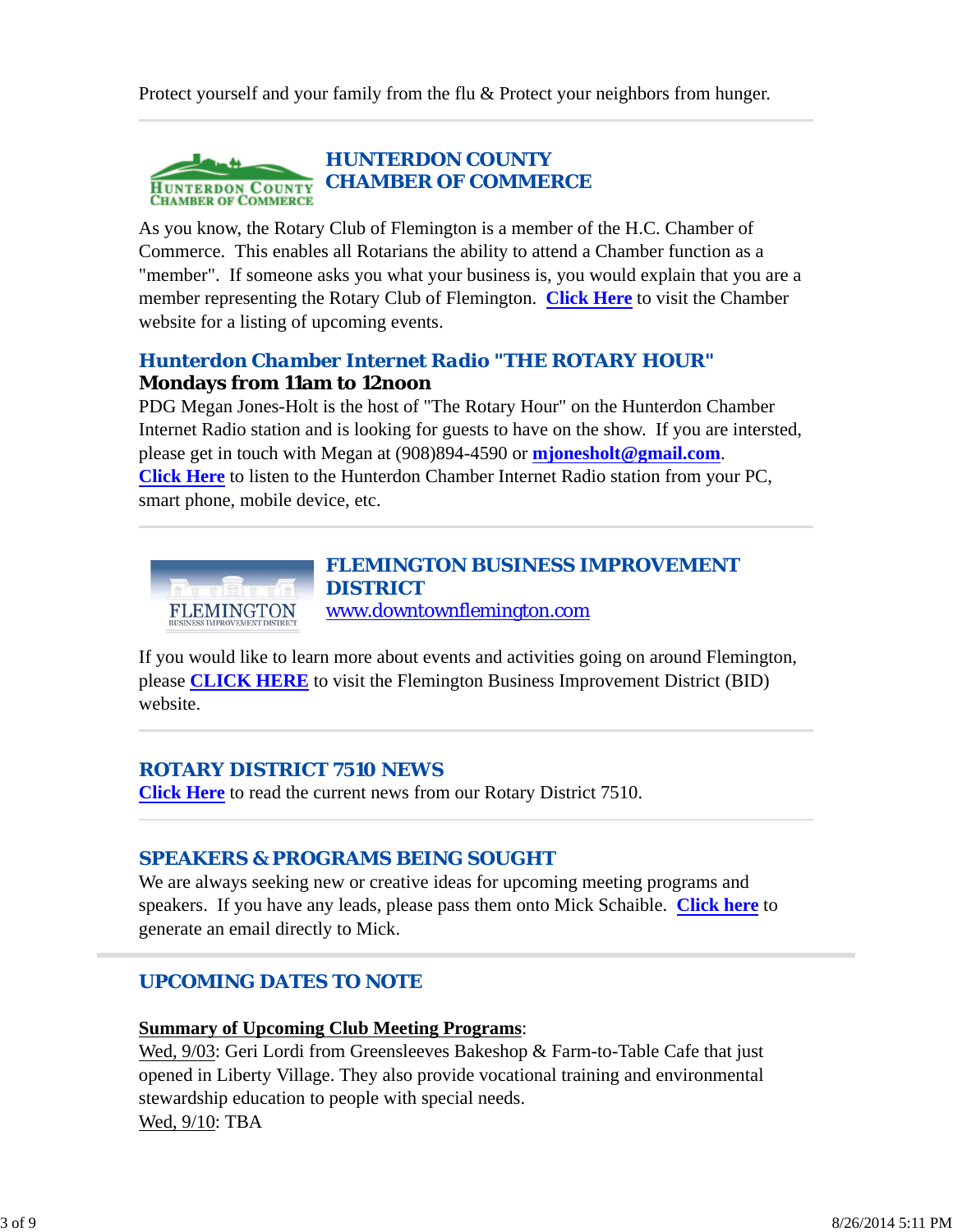## Wed, 9/17: **MEETING CANCELED** in light of special 9/23 meeting. Tues, 9/23: District County Meeting at Copper Hill Country Club Wed, 9/24: **District Governor Mel Kevoe Official Visit**.

Wed, 10/01: TBA Wed, 10/08: TBA Wed, 10/15: TBA Wed,  $10/22$ : Nancy McWilliams: Her recent trip to Iran. Wed, 10/29: **5th Wednesday Meeting**: Special Offsite Event to be announced.

Next RCOF Board Meeting: Thursday, 9/4/2014 at 6pm (usually the 1<sup>st</sup> Thursday). **Next Membership Meeting**: Wed, 9/10/2014 at 1:30 PM (usually the 2<sup>nd</sup> Wednesday).

## **Upcoming RCOF Club Events, Fundraisers, Fellowship Events, Etc**.:

Sat, TBA: 40th Annual Pancake Day & Bake Sale Fundraiser Fri, TBA: Christmas Tree Lighting Ceremony (Main Street, Flemington)

#### **Rotary District 7510 Events & Functions:**

TBA

## *COMMITTEE LIST:*

**Click Here** to download the listing of all current Club Committee's and its members.

## *"MEMBERS ONLY" WEBSITE:*

## **Click Here for the Members Only section of the website to find:**

- 1) The "Membership Proposal Form" to propose a new member.
- 2) New Member Information.
- 3) An Online Copy of the Club Membership Directory.
- 4) A Link to All Photos Albums of the Club.

## *ROTARY WEBSITE LINKS:*

Rotary International: **www.Rotary.org** Rotary District 7510: **www.RotaryNJ.org**

## *NEARBY ROTARY CLUB MEETINGS:*

As A Rotarian, you are Welcome to attend a Rotary Club meeting anywhere in the world. Click here for the Rotary Club Locator App. Or see below for some local meetings:

## Mondays

**Lambertville/New Hope** (6:30 pm) - Lambertville Station Restaurant; 11 Bridge Street, Lambertville NJ 08530 **Piscataway** (12:15 pm) - Radisson Hotel; 21 Kingsbridge Road, Piscataway, NJ 08854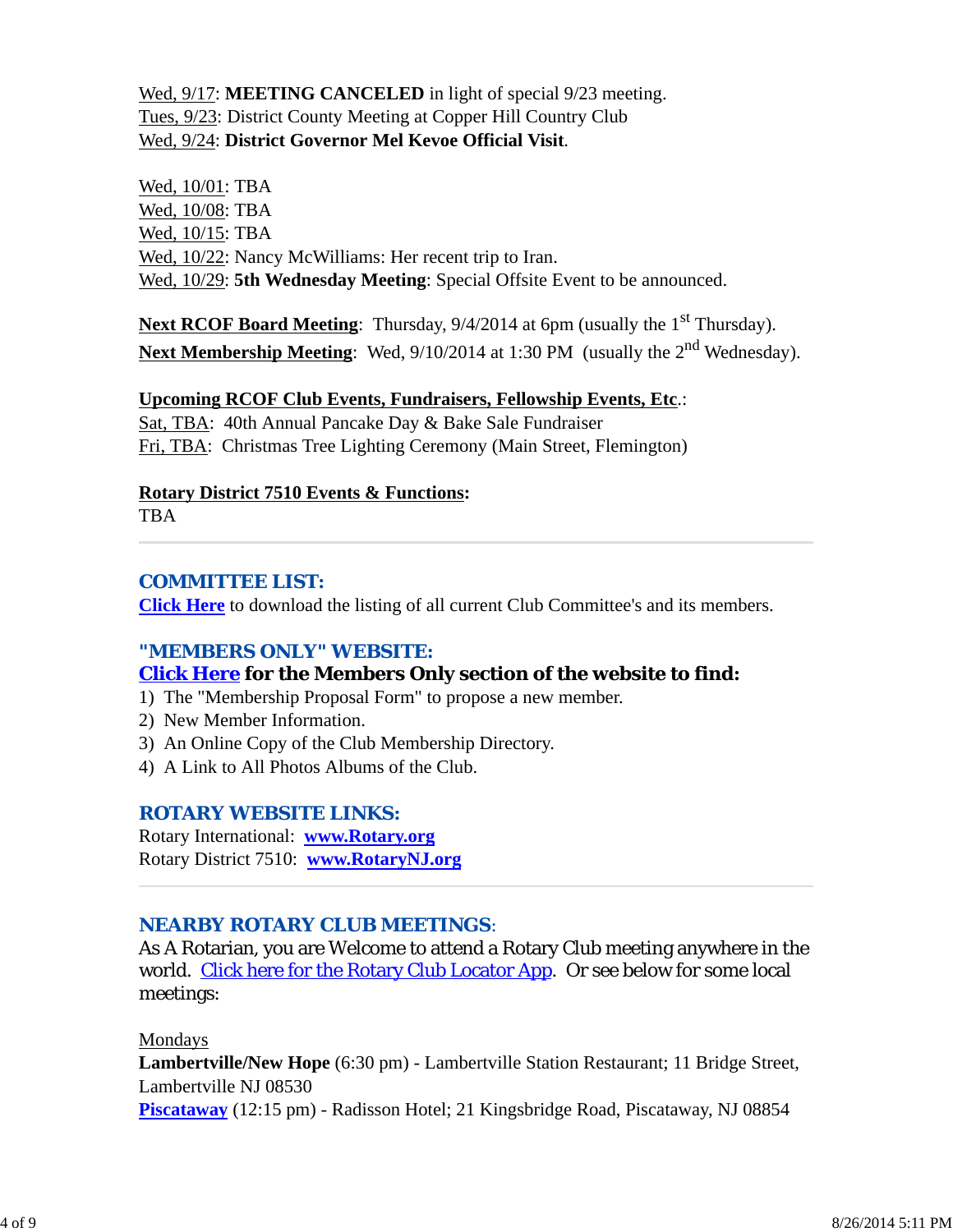#### Tuesdays

**Whitehouse** (12:15 pm) - Max's 22; 456 Route 22 West, Whitehouse Station, NJ 08889 **Princeton** (12:15 pm) - The Nassau Club; 6 Mercer Street, Princeton, NJ 08540 **Bridgewater-Bound Brook** (12:15 pm) - Arbor Glenn; 100 Monroe St, Bridgewater 08807

#### Wednesdays

**Branchburg Township** (7:30 am): Stoney Brook Grille; 1285 Route 28, North Branch, NJ 08876

**Flemington** (12:15pm): Copper Hill Country Club; 100 Copper Hill Road, Ringoes, NJ 08851

**Hillsborough Township** (6:15 pm): Pheasant's Landing; 311 Amwell Road (Rt. 514), Hillsborough, NJ 08844

#### Thursdays

**Clinton Sunrise** (7:30 am): Clinton Fire Department; New Street, Clinton, NJ 08809 **Somerville/Bridgewater** (12:15 pm): Bridgewater Manor; 1251 US Highway 202/206, Bridgewater, NJ 08807

**Trenton** (12:15 pm): Freddie's Tavern; 12 Railroad Avenue, West Trenton, NJ 08628

#### Fridays

**North Hunterdon** (12:15 pm): Beaver Brook County Club; 25 County Club Drive, Annandale, NJ 08801

**Princeton Corridor** (12:15pm): Hyatt Regency; 102 Carnegie Center, Rt. 1 North, Princeton, NJ 08540

## eClub

**Rotary eClub of Hunterdon Horizon**: View website for meetings or online makeups.

RI President's Call for Action in **2014-2015**: **"Light Up Rotary"**

# **Rotary Club of Flemington - Our 91st Year**

Founded October 3, 1923 \* Charter #1529 \* District 7510

| President                  | <b>Lynn Hyman</b>                              |
|----------------------------|------------------------------------------------|
| President-Elect            | <b>Mick Schaible</b>                           |
| Secretary                  | <b>Michele Kavanagh</b>                        |
| Treasurer, General         | <b>Bob Newland</b>                             |
| Treasurer, Lunch           | D.J. Wright                                    |
| Treasurer, Assistant Lunch | <b>Harrie Copeland</b>                         |
| <b>Board Members</b>       | <b>Ira Liebross</b> (immediate past president) |
|                            | <b>Nancy Kahl</b>                              |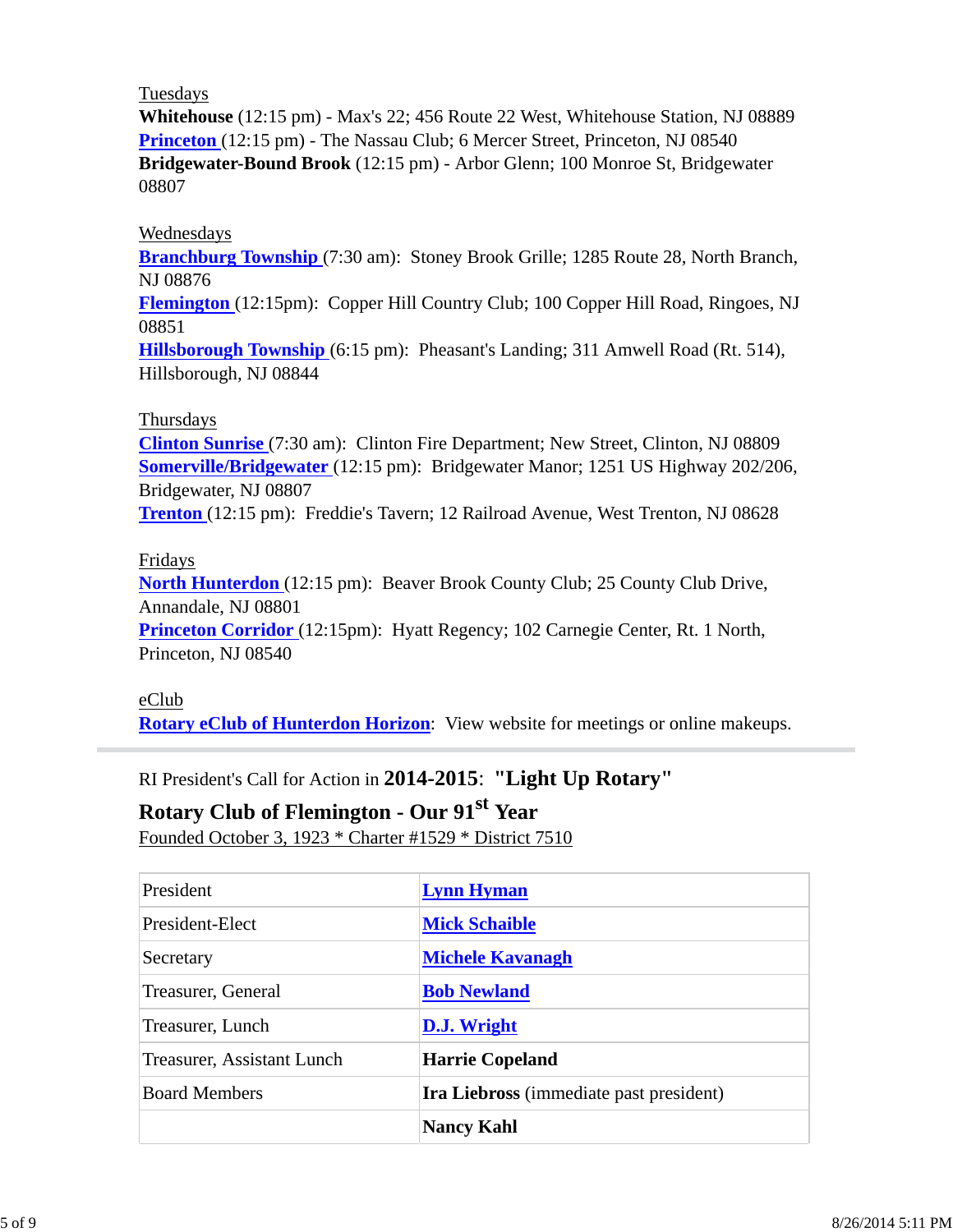|                                                              | <b>Ken Skowronek</b>                           |  |  |
|--------------------------------------------------------------|------------------------------------------------|--|--|
|                                                              | <b>Joe Ziegler</b>                             |  |  |
| Sergeant-at-Arms                                             | <b>Karen Widico</b>                            |  |  |
| <b>RI</b> President                                          | Gary C.K. Huang (Taiwan)                       |  |  |
| District Governor (DG)                                       | <b>Melvin I. Kevoe "Mel"</b> (Springfield, NJ) |  |  |
| District Governor Elect (DGE)                                | <b>Hal Daume</b> (Berkeley Heights, NJ)        |  |  |
| District Governor Nomimee (DGN)                              | <b>Charles Minton</b> (Union, NJ)              |  |  |
| <b>Assistant District Governor (ADG)</b>                     | <b>Mike Toscani</b> (Lambertville-New Hope)    |  |  |
| Club Meetings: Wednesday, 12:15 pm, Copper Hill Country Club |                                                |  |  |

100 Copper Hill Road, Ringoes 08551





**MISSION STATEMENT:** The mission of Rotary International is to assist and guide Rotarians and Rotary clubs to accomplish the Object of Rotary to ensure Rotary's continuing relevance and to help build a better world, emphasizing service activities by individuals and groups that enhance the quality of life and human dignity, encouraging high ethical standards, and creating greater understanding among all people to advance the search for peace in the world.

**THE OBJECT OF ROTARY:** The object of Rotary is to encourage and foster the ideal of service as a basis of worthy enterprise and, in particular, to encourage and foster:

**1st**: The development of acquaintance as an opportunity for service;

**2nd**: High ethical standards in business and professions, the recognition of the worthiness of all useful occupations, and the dignifying of each Rotarian's occupation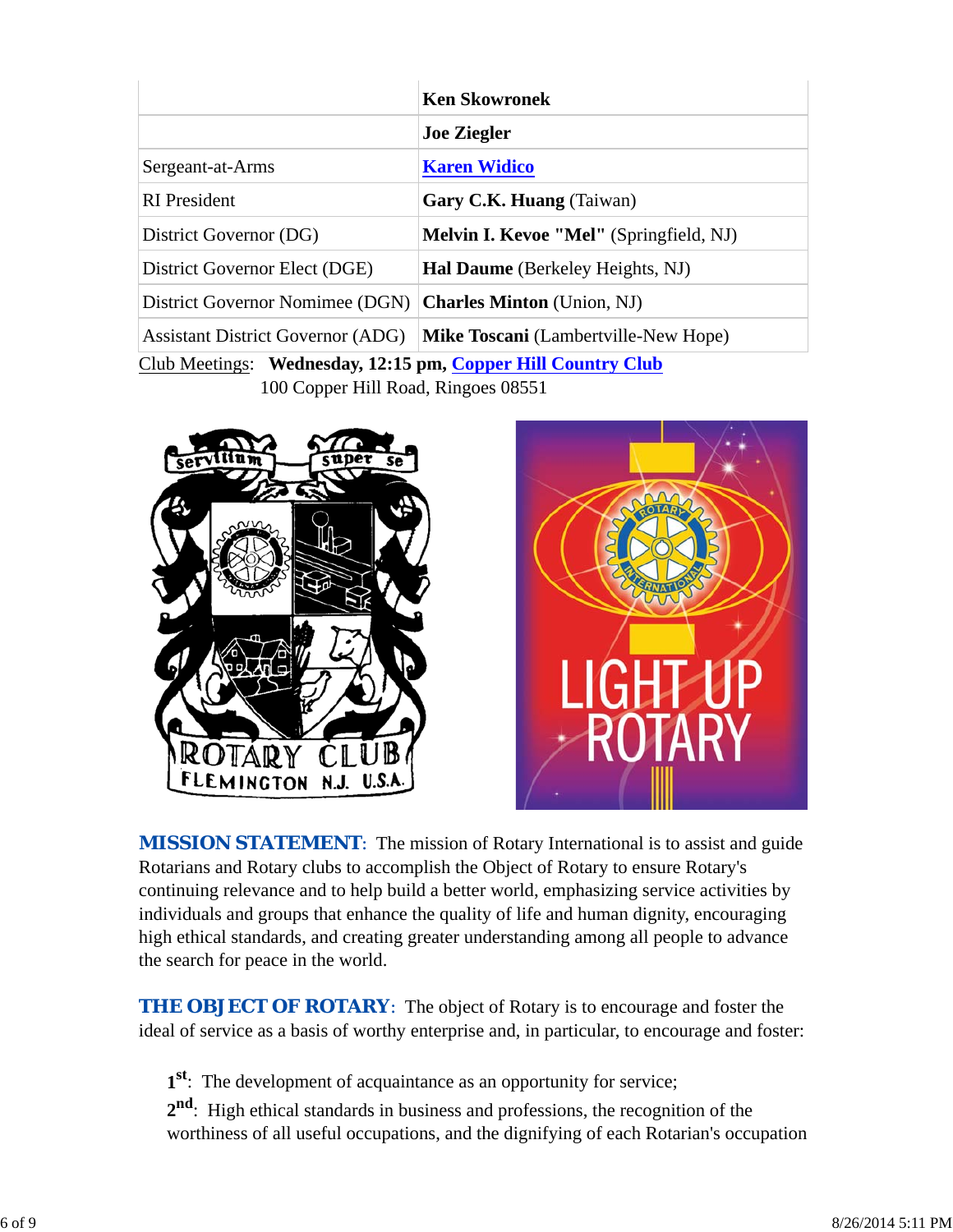as an opportunity to serve society;

**3<sup>rd</sup>**: The application of the ideal of service in each Rotarian's personal, business and community life;

**4th**: The advancement of international understanding, goodwill, and peace through a world fellowship of business and professional persons united in the ideal of service.

## **THE 4-WAY TEST:** "Of the things we think, say or do:

- **1st**: Is it the Truth?
- 2<sup>nd</sup>: Is it Fair to all concerned?
- **3rd**: Will it build goodwill and better friendships?
- **4th**: Will it be beneficial to all concerned?"

## *ROTARY's AVENUE'S OF SERVICE*:

**1)** Through **Club Service**, we have fun, build lasting friendships, and make sure that our club runs well.

**2)** Through **Vocational Service**, we volunteer our professional skills to serve others and promote integrity in everything we do.

**3)** Through **Community Service**, we address local needs and work with our community to bring lasting improvements.

**4)** Through **International Service**, we meet humanitarian needs around the globe and promote world understanding and peace.

**5)** Through **Youth Service**, we work with young people to help them become the next generation of leaders, visionaries, and peacemakers.

## **2014-2015 CLUB MEMBER ROSTER Rotary Club of Flemington, NJ**

Current Number of Members: 46

| <b>Rotarian</b>               | <b>Member Since</b> | <b>Classification</b>                    |
|-------------------------------|---------------------|------------------------------------------|
| Black, Bruce B.               | 2007                | <b>Health and Fitness</b>                |
| Bohler, Herbert C. (Herb)     | 1977                | <b>Specialty Advertising</b>             |
| Chittenden, Robert L. (Bob)   | 2003                | M.E.F.P. Consulting Engineering          |
| Clark, Arthur L. (Sandy)      | 1987                | Printing                                 |
| Copeland, Harrie E. III       | 1976                | Auctioneering/Banking                    |
| Davidson, James G. (Jim)      | 2002                | <b>Rubber Products</b>                   |
| <b>Erskine, John</b>          | 2014                | <b>Youth Development</b>                 |
| Ferrari, Frederick J. (Fred)  | 1964                | Orthodontia                              |
| Fisher, Charles H. (Charlie)  | 1961                | <b>Funeral Services</b>                  |
| Fisher, Thomas H. (Tom)       | 2012                | <b>Property &amp; Casualty Insurance</b> |
| Harrison, Jeffrey (Jeff)      | 1996                | Psychotherapy                            |
| Hennessy, Jr., Richard (Rich) | 2010                | <b>Financial Advisor</b>                 |
| Hyman, Lynn                   | 2010                | <b>Retail Banking</b>                    |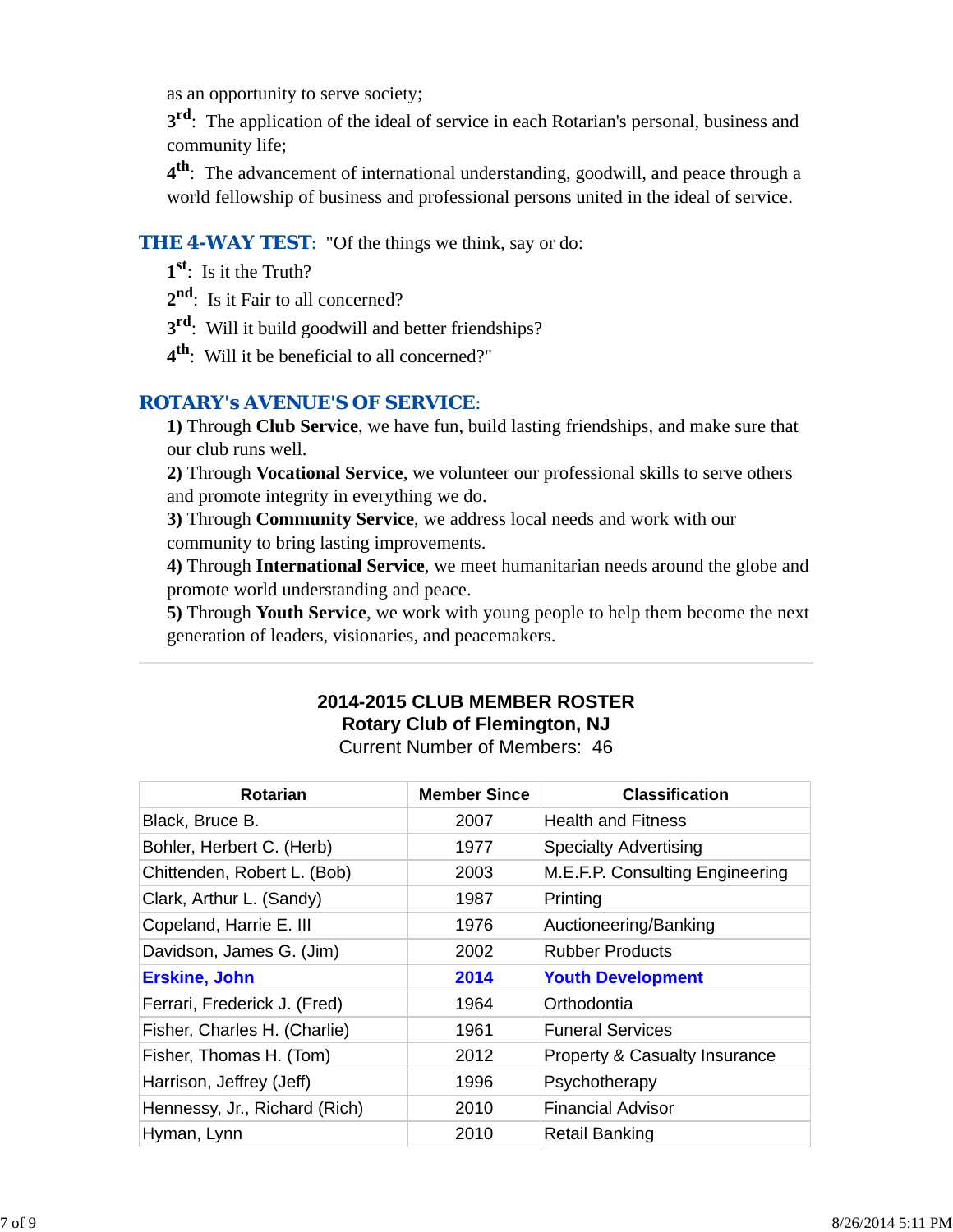| Kahl, Nancy                        | 2012 | Massage Therapy                |
|------------------------------------|------|--------------------------------|
| Kamnitsis, Christopher P. (Chris)  | 2001 | <b>Financial Planning</b>      |
| Kavanagh, Michele                  | 2013 | <b>Community Banking</b>       |
| Liebross, Ira                      | 1997 | <b>Family Medicine</b>         |
| Loew, Darren                       | 2002 | Orthodontics                   |
| Martin, Teresa (Terry)             | 1993 | Solid Waste/Recycling          |
| Mazujian, Harry                    | 2004 | Clergy                         |
| McWilliams, Nancy                  | 1992 | Psychotherapy                  |
| Metz, Kim                          | 2007 | <b>Technical Education</b>     |
| Muller, George D.                  | 1964 | <b>Cut Glass Manufacturing</b> |
| Nastasi, William (Bill)            | 1996 | <b>General Contracting</b>     |
| Newland, Robert D. (Bob)           | 1998 | Insurance                      |
| Ownes, Terry M.                    | 1987 | <b>Floor Covering</b>          |
| Phelan, Christopher J. (Chris)     | 2009 | <b>Chamber Of Commerce</b>     |
| Randolph, R. Wayne                 | 1982 | <b>Veterinary Medicine</b>     |
| Reinbacher, Otto A.                | 1997 | Clergy                         |
| Rogow, Stephen S. (Steve)          | 1973 | <b>Orthodontics</b>            |
| Schaible, R. Michael (Mick)        | 1998 | <b>Appraisal Services</b>      |
| Skowronek, Kenneth J. (Ken)        | 1994 | <b>Family Law</b>              |
| Sollner, Richard F. (Dick)         | 1962 | Air Transportation             |
| <b>Steffner, Christina (Chris)</b> | 2014 | <b>Education</b>               |
| Stothoff, Richard H. (Dick)        | 1966 | Sanitary Engineering           |
| Stout, Deborah (Debbie)            | 2013 | <b>Retail Banking</b>          |
| Thatcher, Thomas P. (Tom)          | 2006 | <b>Professional Planning</b>   |
| Weinstein, Theodore H. (Ted)       | 1994 | <b>Pulmonary Medicine</b>      |
| Widico, Karen A.                   | 1997 | <b>Public Health Services</b>  |
| Williams, Gwen                     | 1991 | Purchasing/Manufacturing       |
| Wise, Robert (Bob)                 | 1992 | <b>Hospital Administration</b> |
| Woske, Harry                       | 1977 | Cardiology                     |
| Wright, Daniel J. (D.J.)           | 2003 | <b>Funeral Services</b>        |
| Zanetti, Edward G. (Ed)            | 1971 | Plumbing & Heating             |
| Ziegler, Joseph E. (Joe)           | 1988 | <b>Investment Advisor</b>      |
| Zullo, John J. (Johnnie)           | 1987 | <b>Chemical Engineering</b>    |